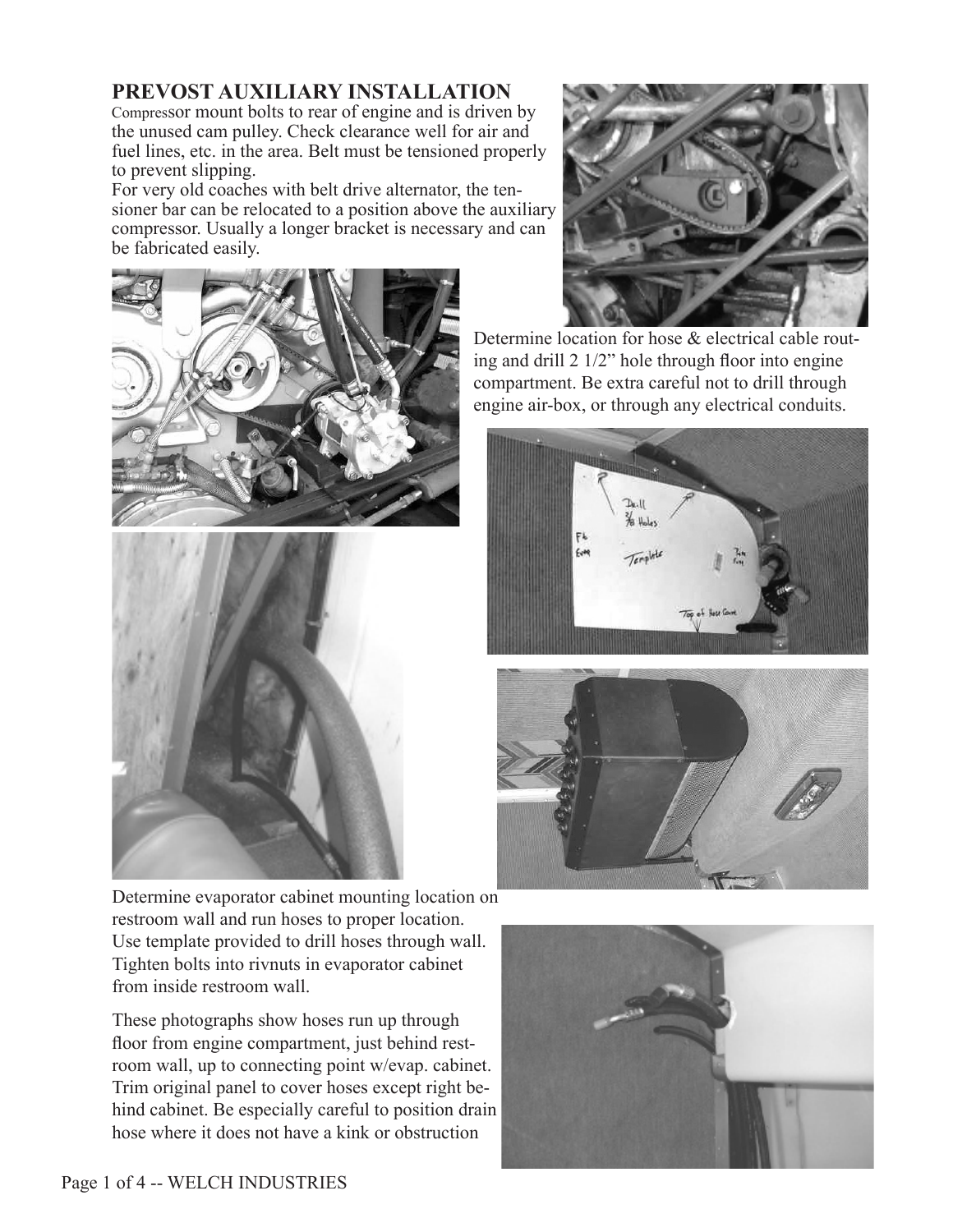

Route hoses carefully in and around components so that they are free for slight movement without chafing or interfering with other parts. Be especially careful where hoses may touch sharp edges. Remember the miles and vibration inherent with motor coach operation and protect hoses and electrical connections carefully so as to provide a dependable, trouble-free air conditioning system.

Mount Condenser in front of radiator as shown. Check radiator and if needed, CLEAN RADIATOR WELL before mounting condenser. There are several different radiators in use on Prevost coaches and mounting brackets may have to be modified to fit your particular coach. If needed, radiator shutter assembly can be notched out for hoses and condenser mounted between shutter and radiator.

Mount filter-drier on radiator housing in convenient position as seen from engine.





Page 2 of 4 -- WELCH INDUSTRIES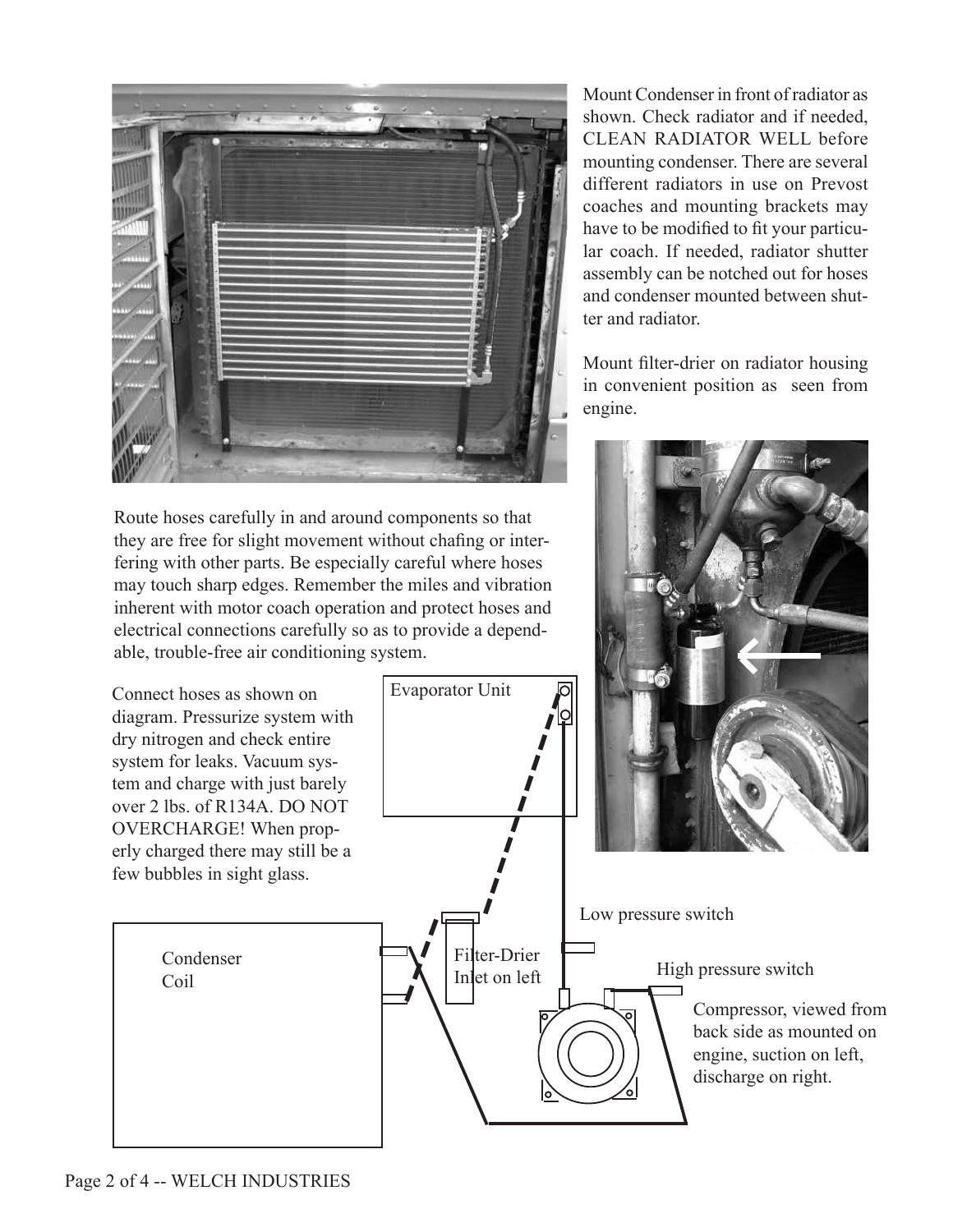FRONT ELECTRICAL PANEL:



REAR ELECTRICAL PANEL:

## **PREVOST AUXILIARY ELECTRICAL**

Locate an unused circuit in front and rear junction boxes. Identified as a post with only 1 wire at front, refer to wiring diagram for mating post ar rear. Usually 43 front to 28 rear. Other choices are: 44 front to 27 rear, 45 front to 16 rear. Refer to coach manual for other choices or call Welch Industries for assistance. Mount switch in convenient location on front dash panel. Connect control switch as shown.



New Relays shown mounted in top of rear junction box.